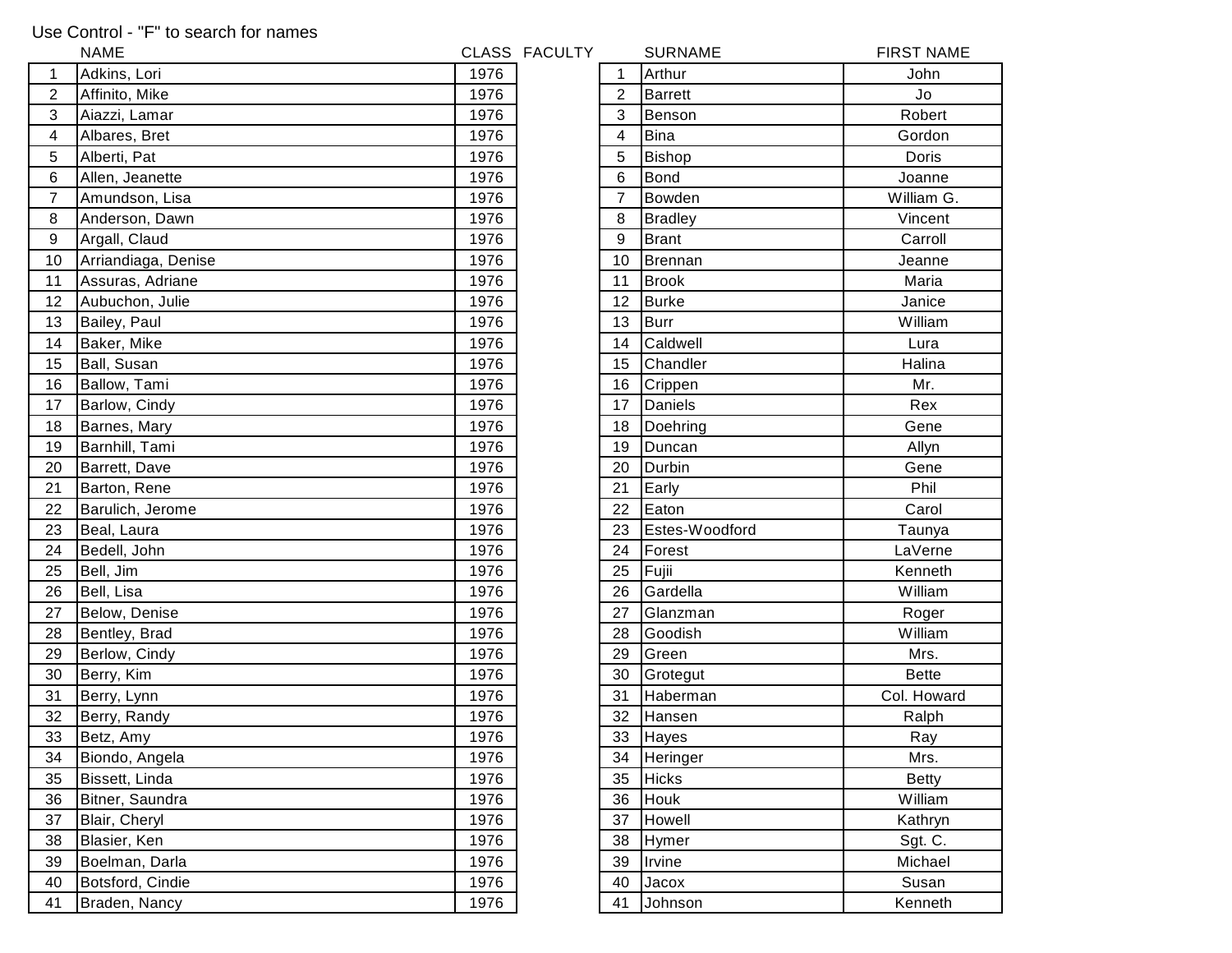| 42 | Bradley, Rob                        | 1976 | 42 | Kallman    | Ted          |
|----|-------------------------------------|------|----|------------|--------------|
| 43 | Bradley, Tom                        | 1976 | 43 | Kalmeyer   | Dorothy      |
| 44 | Branzell, Gary                      | 1976 | 44 | King       | Wint         |
| 45 | Braodhead, Mark                     | 1976 | 45 | Krall      | Gerald       |
| 46 | Braun, Carl                         | 1976 | 46 | Lindquist  | Roy          |
| 47 | Bressler, Jill                      | 1976 | 47 | Longobardo | Leo          |
| 48 | Bright, Marin                       | 1976 | 48 | Mabry      | Claude       |
| 49 | Brooks, Patty                       | 1976 | 49 | Marble     | Everett      |
| 50 | Brown, Debbie                       | 1976 | 50 | Marsh      | Phinnie      |
| 51 | Brown, Lisa                         | 1976 | 51 | Martin     | John         |
| 52 | Brunet, Randy                       | 1976 | 52 | Mayeroff   | John         |
| 53 | Bryan, Chelli                       | 1976 | 53 | McOmber    | Russell      |
| 54 | Buboltz, Paul                       | 1976 | 54 | Means      | Roger        |
| 55 | Burchette, Betty Jo                 | 1976 | 55 | Meyers     | Marge        |
| 56 | Burdick, Kim                        | 1976 | 56 | Miller     | Frederick    |
| 57 | Calder, Connie                      | 1976 | 57 | Moore      | Jacqueline   |
| 58 | Callicutt Zarkowski, Cherie Theresa | 1976 | 58 | Morlang    | William      |
| 59 | Capney, Julie                       | 1976 | 59 | Morrison   | Jim          |
| 60 | Carmen, Kendell                     | 1976 | 60 | Mortara    | Gene         |
| 61 | Caro, Scott                         | 1976 | 61 | Mueller    | Carol        |
| 62 | Carr, Mary                          | 1976 | 62 | Murray     | Mrs.         |
| 63 | Cartlidge, Dean                     | 1976 | 63 | Muth       | Margaret     |
| 64 | Castell, Lisa                       | 1976 | 64 | Neal       | Jack{John}   |
| 65 | Cavendish, Chris                    | 1976 | 65 | Norvell    | Mrs.         |
| 66 | Cheaton, Elaine                     | 1976 | 66 | Ochs       | George       |
| 67 | Chemlovsky, Bart                    | 1976 | 67 | Olson      | <b>Betty</b> |
| 68 | Chitwood, Julie                     | 1976 | 68 | Owens      | Tom          |
| 69 | Clark, Debbie                       | 1976 | 69 | Parker     | Ida          |
| 70 | Clifford, Elaine                    | 1976 | 70 | Picollo    | Marvin E.    |
| 71 | Clifton, Dave                       | 1976 | 71 | Potts      | James        |
| 72 | Coli, Mike                          | 1976 | 72 | Purinton   | Jean         |
| 73 | Colletti, Shayne                    | 1976 | 73 | Ridderbush | Sgt. Robert  |
| 74 | Combest, Cheryl                     | 1976 | 74 | Robards    | Clyde        |
| 75 | Combs, Larry                        | 1976 |    | 75 Ruiz    | Doris        |
| 76 | Conigliaro, Teresa                  | 1976 | 76 | Ryan       | Thomas       |
| 77 | Cooley, Chad                        | 1976 | 77 | Ryan       | Margarita    |
| 78 | Cornforth, Diane                    | 1976 | 78 | Ryerse     | Charles      |
| 79 | Crawford, Lori                      | 1976 | 79 | Scattini   | Gene         |
| 80 | Crick, Steve                        | 1976 | 80 | Shields    | Mel          |
| 81 | Cromer, Derek                       | 1976 | 81 | Simonian   | Simon        |
| 82 | Crondall, Laura                     | 1976 | 82 | Smith      | Ann          |
| 83 | Crosswhite, Gary                    | 1976 | 83 | Stephenson | Rosemary     |
| 84 | Cuno, Karen                         | 1976 | 84 | Stevenson  | Carol        |
| 85 | Curt, Robert                        | 1976 | 85 | Streng     | George       |
|    |                                     |      |    |            |              |

| 42 | Kallman        | Ted          |
|----|----------------|--------------|
| 43 | Kalmeyer       | Dorothy      |
| 44 | King           | Wint         |
| 45 | Krall          | Gerald       |
| 46 | Lindquist      | Roy          |
| 47 | Longobardo     | Leo          |
| 48 | Mabry          | Claude       |
| 49 | Marble         | Everett      |
| 50 | Marsh          | Phinnie      |
| 51 | Martin         | John         |
| 52 | Mayeroff       | John         |
| 53 | McOmber        | Russell      |
| 54 | Means          | Roger        |
| 55 | Meyers         | Marge        |
| 56 | Miller         | Frederick    |
| 57 | Moore          | Jacqueline   |
| 58 | Morlang        | William      |
| 59 | Morrison       | Jim          |
| 60 | Mortara        | Gene         |
| 61 | Mueller        | Carol        |
| 62 | Murray         | Mrs.         |
| 63 | Muth           | Margaret     |
| 64 | Neal           | Jack{John}   |
| 65 | Norvell        | Mrs.         |
| 66 | Ochs           | George       |
| 67 | Olson          | <b>Betty</b> |
| 68 | Owens          | Tom          |
| 69 | Parker         | Ida          |
| 70 | Picollo        | Marvin E.    |
| 71 | <b>Potts</b>   | James        |
| 72 | Purinton       | Jean         |
| 73 | Ridderbush     | Sgt. Robert  |
| 74 | Robards        | Clyde        |
| 75 | Ruiz           | Doris        |
| 76 | Ryan           | Thomas       |
| 77 | Ryan           | Margarita    |
| 78 | Ryerse         | Charles      |
| 79 | Scattini       | Gene         |
| 80 | <b>Shields</b> | Mel          |
| 81 | Simonian       | Simon        |
| 82 | Smith          | Ann          |
| 83 | Stephenson     | Rosemary     |
| 84 | Stevenson      | Carol        |
|    |                | George       |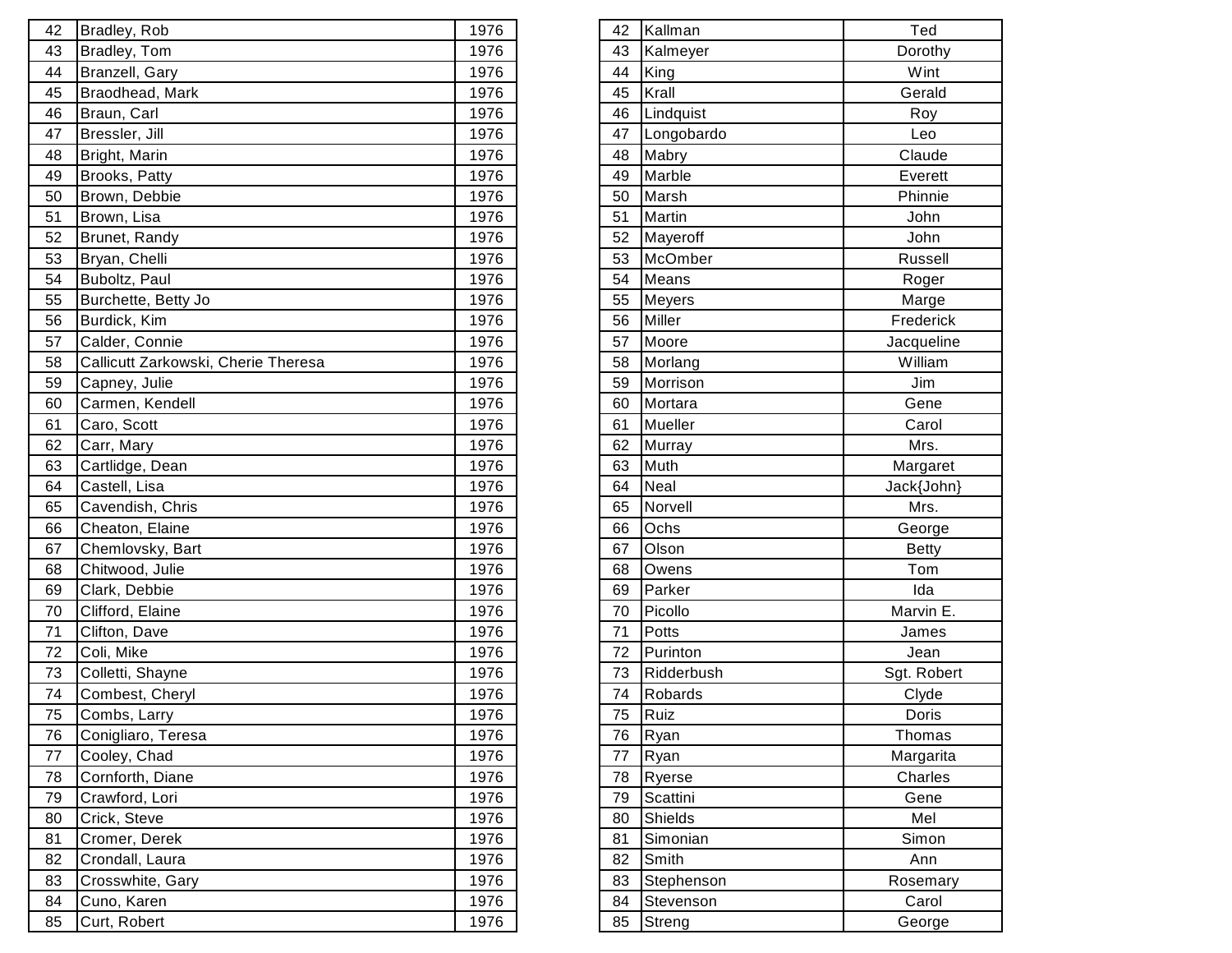| 86  | Dalton, Debbie      | 1976 | 86 | Sullivan | Gary     |
|-----|---------------------|------|----|----------|----------|
| 87  | Dankworth, Steve    | 1976 | 87 | Sullivan | Mary     |
| 88  | Davis, Bill 1       | 1976 | 88 | Sullivan | Charlene |
| 89  | Davis, Bill 2       | 1976 | 89 | Swinden  | Ester    |
| 90  | Davis, Chris        | 1976 | 90 | Tripp    | Carol    |
| 91  | Davis, Dave         | 1976 | 91 | Trout    | Lloyd    |
| 92  | DeAngli, Tami       | 1976 | 92 | Turney   | Stephen  |
| 93  | Della, Ken          | 1976 | 93 | Walker   | Harry    |
| 94  | Deller, Julie       | 1976 | 94 | Walsh    | Ruth     |
| 95  | DeVincenzi, Larry   | 1976 | 95 | Werry    | Florence |
| 96  | Dodson, Greg        | 1976 | 96 | Woodward | George   |
| 97  | Dolan, Tim          | 1976 | 97 | Worthen  | William  |
| 98  | Dotle, Steve        | 1976 | 98 | Zucco    | Lewis    |
| 99  | Downing, Jennifer   | 1976 |    |          |          |
| 100 | Drews, Gary         | 1976 |    |          |          |
| 101 | Durbin, Kim         | 1976 |    |          |          |
| 102 | Durham, John        | 1976 |    |          |          |
| 103 | Earl, Lance         | 1976 |    |          |          |
| 104 | Edgington, Ruedy    | 1976 |    |          |          |
| 105 | Edwards, Jacqueline | 1976 |    |          |          |
| 106 | Edwards, Kyle       | 1976 |    |          |          |
| 107 | Ehrlich, Jeff       | 1976 |    |          |          |
| 108 | Evans, Kris         | 1976 |    |          |          |
| 109 | Eveatt, Don         | 1976 |    |          |          |
| 110 | Everett, Tom        | 1976 |    |          |          |
| 111 | Fama, Bob           | 1976 |    |          |          |
| 112 | Faulstich, Gail     | 1976 |    |          |          |
| 113 | Fay, Bob            | 1976 |    |          |          |
|     | 114 Fernandez, Bob  | 1976 |    |          |          |
| 115 | Fitzgerald, Alanna  | 1976 |    |          |          |
| 116 | Flack, Scott        | 1976 |    |          |          |
| 117 | Fleischmann, Phil   | 1976 |    |          |          |
| 118 | Ford, Jan           | 1976 |    |          |          |
| 119 | Foster, John        | 1976 |    |          |          |
| 120 | Frank, Pat          | 1976 |    |          |          |
| 121 | Franklin, Betty     | 1976 |    |          |          |
| 122 | Frasca, Veronica    | 1976 |    |          |          |
| 123 | Frederick, Lisa     | 1976 |    |          |          |
| 124 | Freeland, Jackie    | 1976 |    |          |          |
| 125 | Frow, Michele       | 1976 |    |          |          |
| 126 | Furgason, Kim       | 1976 |    |          |          |
| 127 | Galli, Craig        | 1976 |    |          |          |
| 128 | Ganser, Joseph      | 1976 |    |          |          |
| 129 | Garell, Lynne       | 1976 |    |          |          |

| 86 | Sullivan     | Gary     |
|----|--------------|----------|
| 87 | Sullivan     | Mary     |
| 88 | Sullivan     | Charlene |
| 89 | Swinden      | Ester    |
| 90 | <b>Tripp</b> | Carol    |
| 91 | Trout        | Lloyd    |
| 92 | Turney       | Stephen  |
| 93 | Walker       | Harry    |
| 94 | Walsh        | Ruth     |
| 95 | Werry        | Florence |
| 96 | Woodward     | George   |
| 97 | Worthen      | William  |
| 98 | Zucco        | Lewis    |
|    |              |          |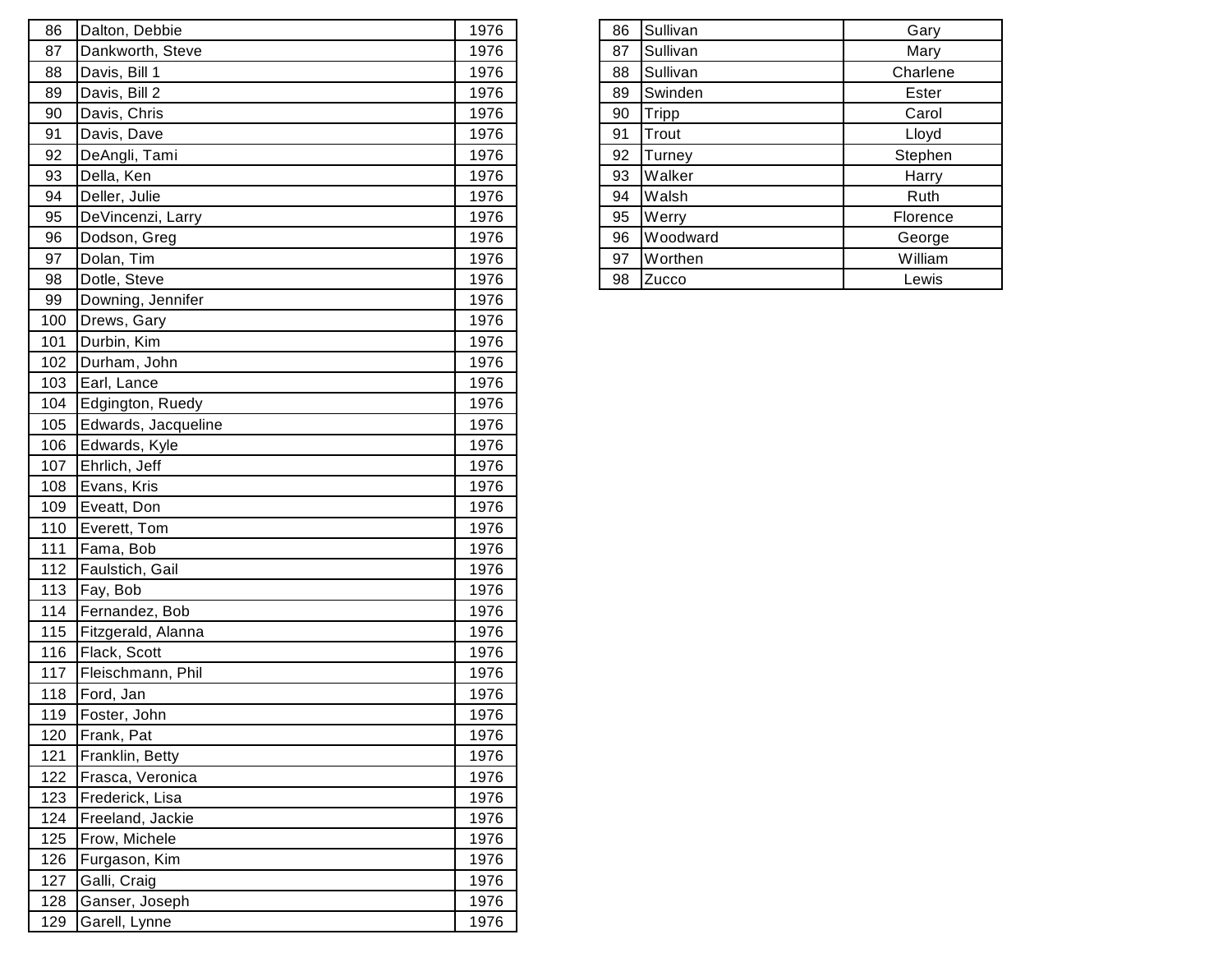| 130 | Gates, Jeanne      | 1976 |
|-----|--------------------|------|
| 131 | Gehri, Patsy       | 1976 |
| 132 | Gelber, Teddy      | 1976 |
| 133 | Gilbert, Karen     | 1976 |
| 134 | Glanzman, Richard  | 1976 |
| 135 | Glaser, Holly      | 1976 |
| 136 | Gloster, Dean      | 1976 |
| 137 | Goddard, Laurel    | 1976 |
| 138 | Gomez, Patty       | 1976 |
| 139 | Gordon, Colleen    | 1976 |
| 140 | Gorham, Debbie     | 1976 |
| 141 | Gough, Pat         | 1976 |
| 142 | Grantham, Lisa     | 1976 |
| 143 | Green, Paul        | 1976 |
| 144 | Gregory, Brad      | 1976 |
| 145 | Greiner, Lois      | 1976 |
| 146 | Haffey, Ken        | 1976 |
| 147 | Hageman, Sandra    | 1976 |
| 148 | Hainline, Chris    | 1976 |
| 149 | Halecky, Rod       | 1976 |
| 150 | Hall, Sue          | 1976 |
| 151 | Hampson, Chris     | 1976 |
| 152 | Hampton, Paul      | 1976 |
| 153 | Hanks, Doug        | 1976 |
| 154 | Hansen, Fred       | 1976 |
| 155 | Hansen, Janet      | 1976 |
| 156 | Hansen, Mike       | 1976 |
| 157 | Hanson, Carla      | 1976 |
| 158 | Hardester, Becky   | 1976 |
| 159 | Harrison, Kendell  | 1976 |
| 160 | Hawkins, Diane     | 1976 |
| 161 | Heiman, Lee        | 1976 |
| 162 | Hellman, Holly     | 1976 |
| 163 | Henderson, Bill    | 1976 |
| 164 | Henderson, Mark    | 1976 |
| 165 | Henderson, Maureen | 1976 |
| 166 | Herz, Tony         | 1976 |
| 167 | Hewitt, Cathy      | 1976 |
| 168 | Hibbs, Howard      | 1976 |
| 169 | Hill, Pat          | 1976 |
| 170 | Hill, Steve        | 1976 |
| 171 | Hinman, Dawn       | 1976 |
| 172 | Hitchcock, Anna    | 1976 |
| 173 | Holt, Larry        | 1976 |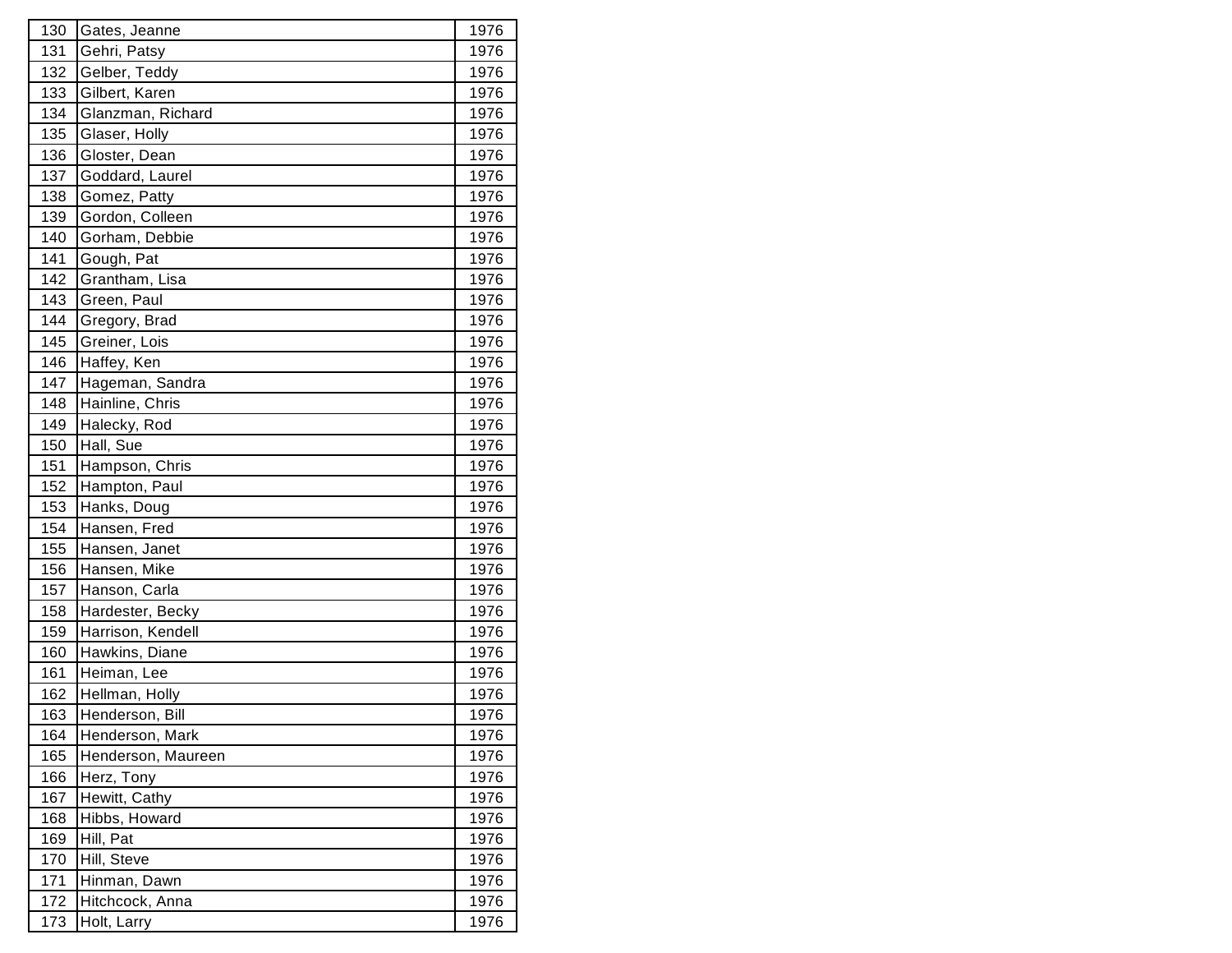| 174 | Horishny, Leo       | 1976 |
|-----|---------------------|------|
| 175 | Hug, Proctor        | 1976 |
| 176 | Hughes, Tamara      | 1976 |
| 177 | Humphrey, Ann       | 1976 |
| 178 | Hymes, Tina         | 1976 |
| 179 | Inskip, Debbie      | 1976 |
| 180 | Irvin, Joe          | 1976 |
| 181 | Jaques, Randall     | 1976 |
| 182 | Jeannes, Chuck      | 1976 |
| 183 | Jenkins, Traci      | 1976 |
| 184 | Jensin, Carol       | 1976 |
| 185 | Jeppson, Virginia   | 1976 |
| 186 | Johnson, Lisa 1     | 1976 |
| 187 | Johnson, Lisa 2     | 1976 |
| 188 | Johnson, Mike       | 1976 |
| 189 | Jones, David        | 1976 |
| 190 | Jones, Natalie      | 1976 |
| 191 | Joseph, Martin      | 1976 |
| 192 | Juenke, Ken         | 1976 |
| 193 | Kaimer, Robin       | 1976 |
| 194 | Kastelitz, Doug     | 1976 |
| 195 | Kay, Rene           | 1976 |
| 196 | Kearney, Sue        | 1976 |
| 197 | Kelbch, Tammy       | 1976 |
| 198 | Keller, Kathy       | 1976 |
| 199 | Kellogg, Michon Ann | 1976 |
| 200 | Kennedy, Cynthia    | 1976 |
| 201 | Kennedy, David      | 1976 |
| 202 | Keny, Charisse      | 1976 |
| 203 | Kimbrough, Lee      | 1976 |
| 204 | King, Pam           | 1976 |
| 205 | King, Pat           | 1976 |
| 206 | Kingham, Lisa       | 1976 |
| 207 | Kinper, Lynn        | 1976 |
| 208 | Kinsley, Woody      | 1976 |
| 209 | Kirk, Faye          | 1976 |
| 210 | Klaich, Patti       | 1976 |
| 211 | Kleiner, Eric       | 1976 |
| 212 | Kluck, Sacha        | 1976 |
| 213 | Koehler, Connie     | 1976 |
| 214 | Lansford, Rochelle  | 1976 |
| 215 | Lapp, Kris          | 1976 |
| 216 | LaRue, Vickie       | 1976 |
| 217 | Lauderdale, Blane   | 1976 |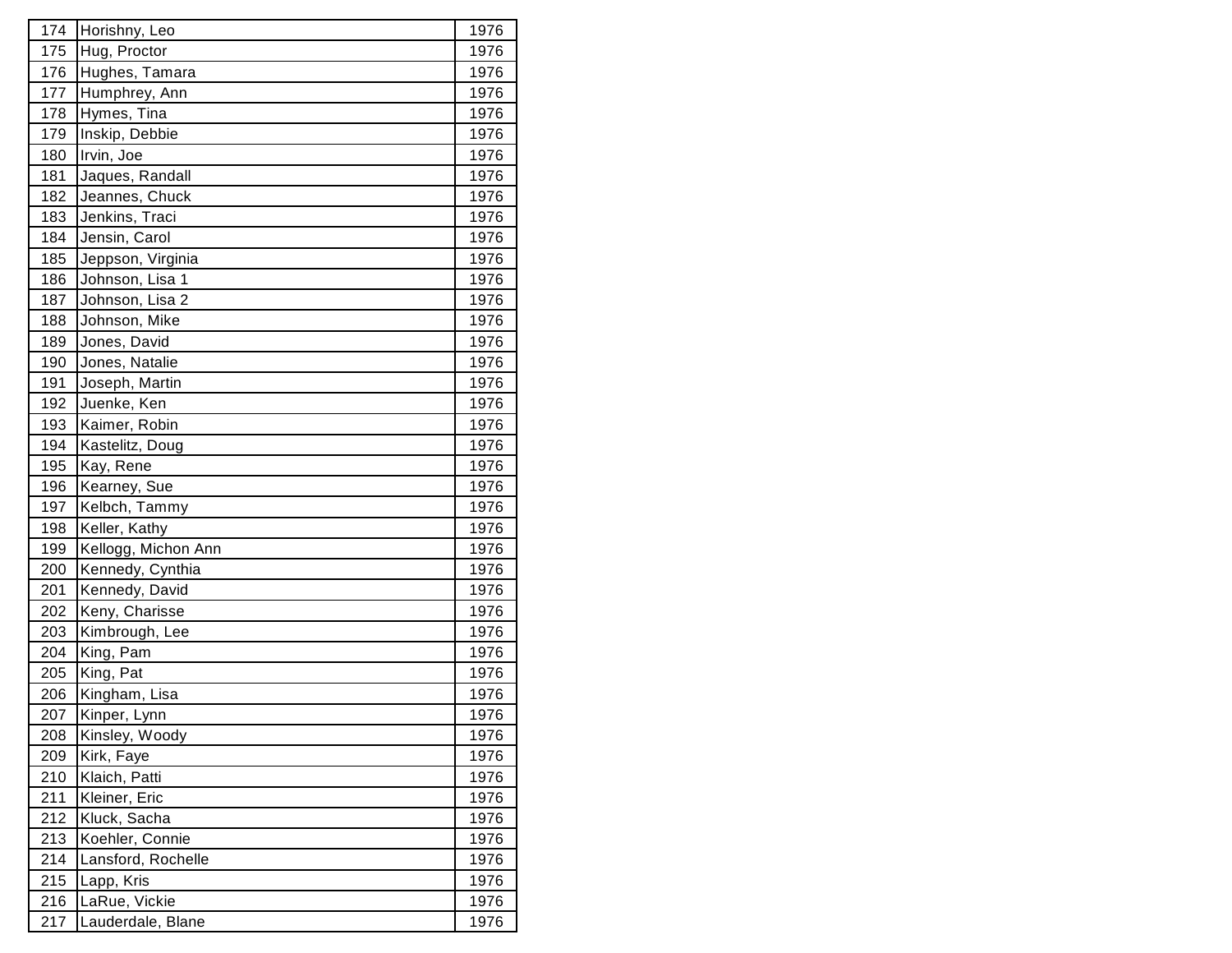| 218 | Lavin, Tandy               | 1976 |
|-----|----------------------------|------|
| 219 | LaVoy, Louis               | 1976 |
| 220 | Legarza, Kim               | 1976 |
| 221 | Leinhard, Mike             | 1976 |
| 222 | Lewellin, Brenda           | 1976 |
| 223 | Lewis, Ellen               | 1976 |
| 224 | Lilley, Brenda             | 1976 |
| 225 | Linch, Pam                 | 1976 |
| 226 | Lobato, Alison             | 1976 |
| 227 | Logan, Mary                | 1976 |
| 228 | Luther, Nancy              | 1976 |
| 229 | MacKenzie, Chalrene        | 1976 |
| 230 | Makabe, Ingrid             | 1976 |
| 231 | Malone, Denise             | 1976 |
| 232 | Malone, Lee Ann            | 1976 |
| 233 | Mandel, Dutch              | 1976 |
| 234 | Marchbank-Teixeira, Jennie | 1976 |
| 235 | Marhevka, Robert           | 1976 |
| 236 | Marhshall, Dave            | 1976 |
| 237 | Martin, Kelly              | 1976 |
| 238 | Martin, Roberta            | 1976 |
| 239 | Martinelli, Lynette        | 1976 |
| 240 | Martinez, Charles          | 1976 |
| 241 | Martini, Marilee           | 1976 |
| 242 | Martinmaas, Sue            | 1976 |
| 243 | Mathews, Tom               | 1976 |
| 244 | Mattingly, Greg            | 1976 |
| 245 | Maysey, Lisa               | 1976 |
| 246 | McCabe, Kathy              | 1976 |
| 247 | McCain, Paul               | 1976 |
| 248 | McCandless, Fred           | 1976 |
| 249 | McCarty, Meg               | 1976 |
| 250 | McCoy Plug, Terry          | 1976 |
| 251 | McDonald, Danny            | 1976 |
| 252 | McEachin, Lisa             | 1976 |
| 253 | McIntyre, Pam              | 1976 |
| 254 | McLaury, Genell            | 1976 |
| 255 | McMaster, Frankie          | 1976 |
| 256 | Melcher, Stacy             | 1976 |
| 257 | Melcher, Todd              | 1976 |
| 258 | Meredith, Melissa          | 1976 |
| 259 | Mestre,, Rhonda            | 1976 |
| 260 | Miller, Julie              | 1976 |
| 261 | Mills, Teena               | 1976 |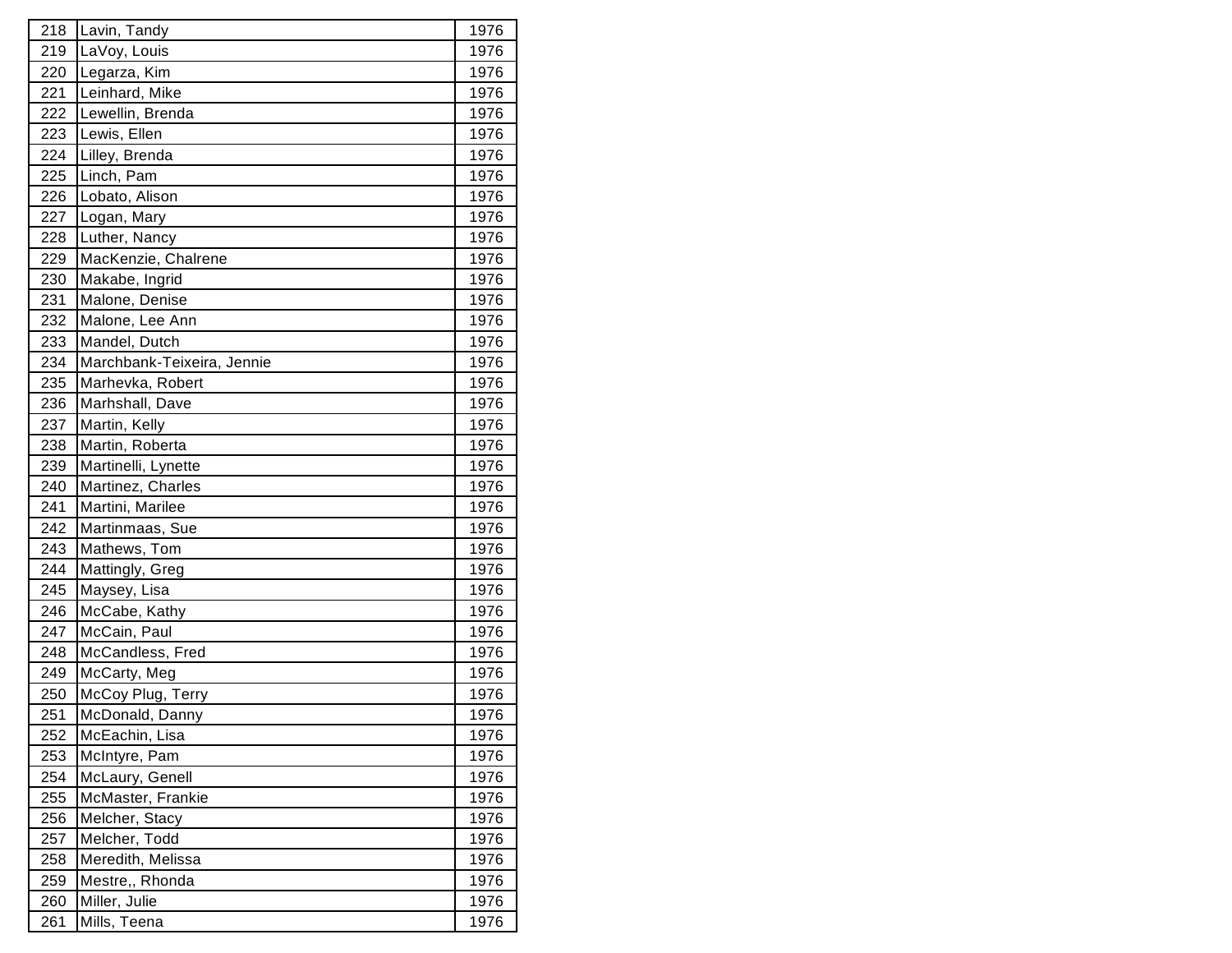| 262 | Mohler, Patty      | 1976 |
|-----|--------------------|------|
| 263 | Mollhagen, Mike    | 1976 |
| 264 | Moore, Chris       | 1976 |
| 265 | Moratti, Ellen     | 1976 |
| 266 | Morcom, Luana      | 1976 |
| 267 | Morgan, Mike       | 1976 |
| 268 | Morgan, Tami       | 1976 |
| 269 | Morris, Sharon     | 1976 |
| 270 | Morrison, Kim      | 1976 |
| 271 | Mosher, Gwen       | 1976 |
| 272 | Moss, Carol        | 1976 |
| 273 | Mousel, Lise       | 1976 |
| 274 | Mulholland, Joanne | 1976 |
| 275 | Myles, Robert      | 1976 |
| 276 | Nebes, Cynthia     | 1976 |
| 277 | Nelson, Holly      | 1976 |
| 278 | Newman, Bill       | 1976 |
| 279 | Newton, Molly      | 1976 |
| 280 | Nicholas, Julie    | 1976 |
| 281 | Nielsen, David     | 1976 |
| 282 | Nigro, Roger       | 1976 |
| 283 | Noehren, Shelly    | 1976 |
| 284 | Ocharuk, Mary      | 1976 |
| 285 | Osborne, Robert    | 1976 |
| 286 | Otte, Susan        | 1976 |
| 287 | Paquette, Denise   | 1976 |
| 288 | Pastrell, Dave     | 1976 |
| 289 | Patten, Scot       | 1976 |
| 290 | Pechnik, Robert    | 1976 |
| 291 | Perkins, Chuck     | 1976 |
| 292 | Peters, Dan        | 1976 |
| 293 | Peterson, Judy     | 1976 |
| 294 | Pfeiffer, Kathy    | 1976 |
| 295 | Pierson, Ken       | 1976 |
| 296 | Pijuan, David      | 1976 |
| 297 | Pittelkow, Barbara | 1976 |
| 298 | Plaza, John        | 1976 |
| 299 | Poncia, Linda      | 1976 |
| 300 | Ponciano, Don      | 1976 |
| 301 | Popejoy, Donna     | 1976 |
| 302 | Poulakidas, Lynn   | 1976 |
| 303 | Powell, Linda      | 1976 |
| 304 | Presser, Carol     | 1976 |
| 305 | Puryear, Judy      | 1976 |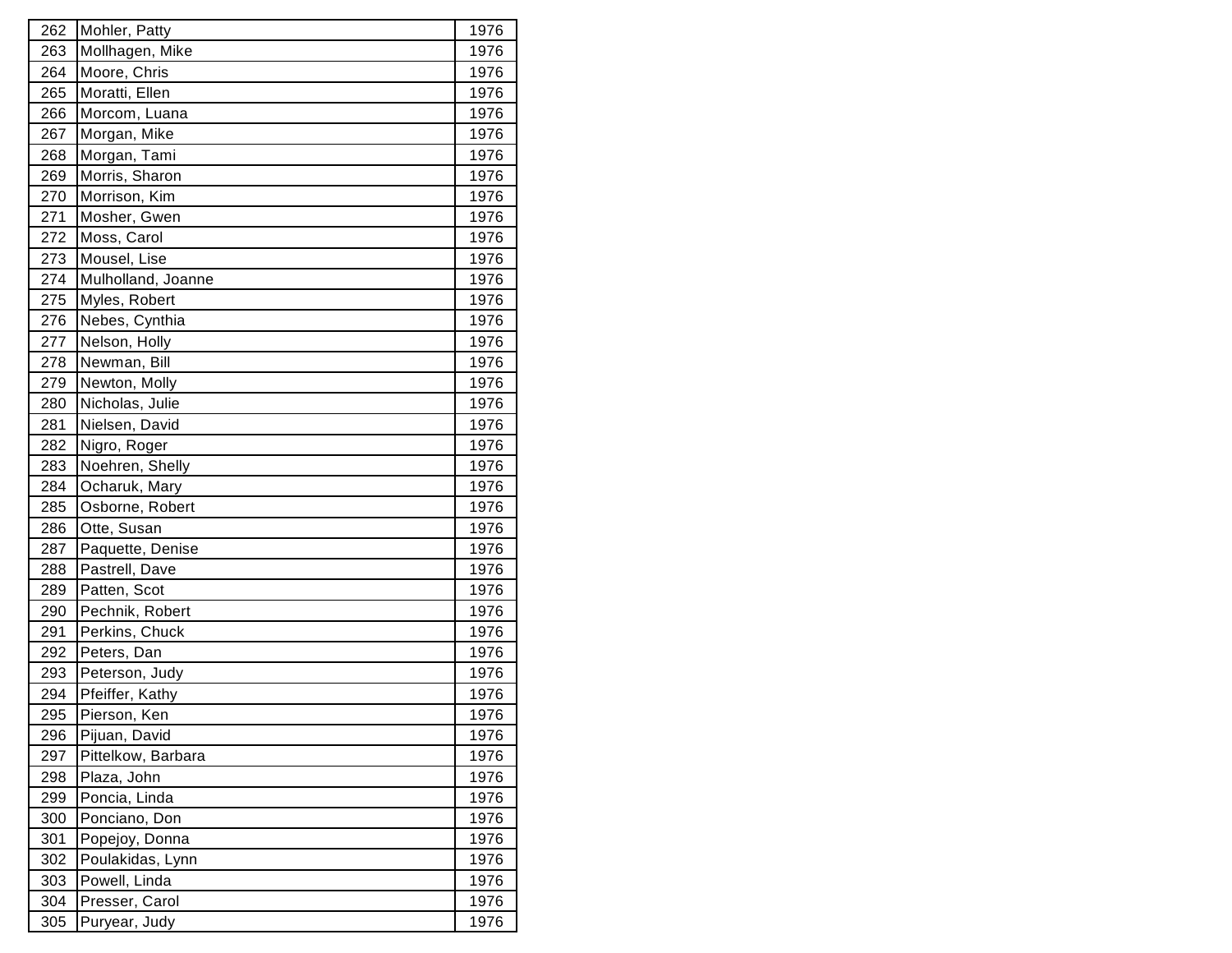| 306 | Pyzel, Jon          | 1976 |
|-----|---------------------|------|
| 307 | Quesnel, Debbie     | 1976 |
| 308 | Rader, Curtis       | 1976 |
| 309 | Raffetto, Peter     | 1976 |
| 310 | Ramociotti, Gary    | 1976 |
| 311 | Ramos, Steve        | 1976 |
| 312 | Rankin, Shirley     | 1976 |
| 313 | Ranquist, Alex      | 1976 |
| 314 | Rhodes, Dave        | 1976 |
| 315 | Ridderbush, Randall | 1976 |
| 316 | Ries, Paul          | 1976 |
| 317 | Riggs, Lynne        | 1976 |
| 318 | Rivers, Cindy       | 1976 |
| 319 | Roberts, Kathy      | 1976 |
| 320 | Roberts, Reid       | 1976 |
| 321 | Ross, Shari         | 1976 |
| 322 | Rowe, Larry         | 1976 |
| 323 | Royce, Tine         | 1976 |
| 324 | Rudolph, Valerie    | 1976 |
| 325 | Rusk, Renee         | 1976 |
| 326 | Rutherford, John    | 1976 |
| 327 | Ryan, Glenn         | 1976 |
| 328 | Ryan, Johnny        | 1976 |
| 329 | Ryser, Susan        | 1976 |
| 330 | Sabini, Robert      | 1976 |
| 331 | Sage, Rowan         | 1976 |
| 332 | Sallaberry, Andy    | 1976 |
| 333 | Sampsel, Sharon     | 1976 |
| 334 | Sawtelle, Nancy     | 1976 |
| 335 | Scatinni, Jill      | 1976 |
| 336 | Sceirine, Kathy     | 1976 |
| 337 | Scheid, Kim         | 1976 |
| 338 | Schennum, Jim       | 1976 |
| 339 | Schiszler, Jim      | 1976 |
| 340 | Schriber, Gene      | 1976 |
| 341 | Schueler, Andy      | 1976 |
| 342 | Schueler, Mandy     | 1976 |
| 343 | Schwartz, Kevin     | 1976 |
| 344 | Scott, Kendall      | 1976 |
| 345 | Scully, Chris       | 1976 |
| 346 | Sewell, Victoria    | 1976 |
| 347 | Shafer, Caroline    | 1976 |
| 348 | Simon, Mark         | 1976 |
| 349 | Smith, Chris        | 1976 |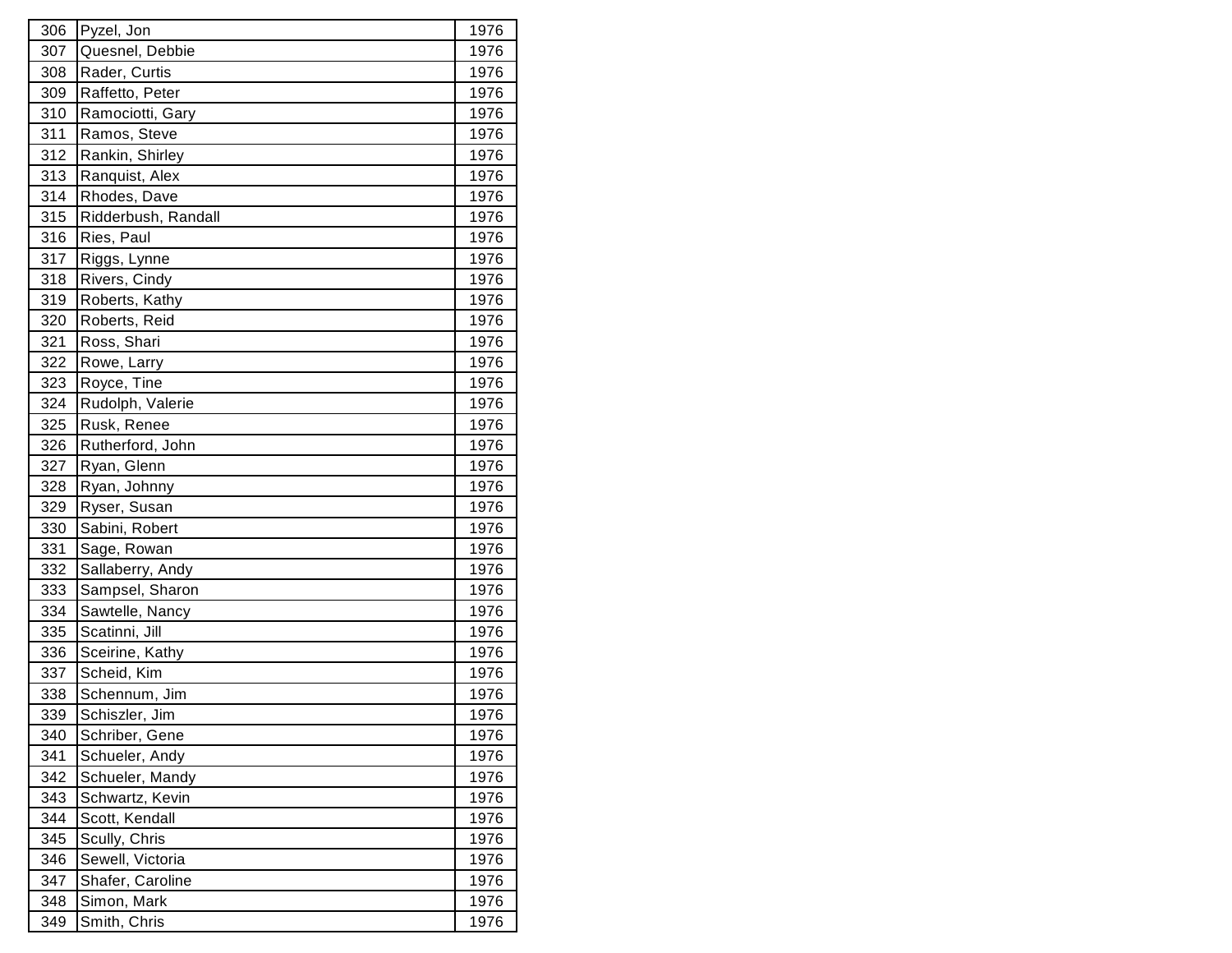| 350 | Smith, Craig       | 1976 |
|-----|--------------------|------|
| 351 | Smith, Julie       | 1976 |
| 352 | Smith, Kathy       | 1976 |
| 353 | Snyder, Larry      | 1976 |
| 354 | Sobrio, Tony       | 1976 |
| 355 | Sommer, Linda      | 1976 |
| 356 | Sorani, Rene       | 1976 |
| 357 | Souza, Lori        | 1976 |
| 358 | Spain, Kelsey      | 1976 |
| 359 | Spiersch, Jeanne   | 1976 |
| 360 | Starr, Rhonda      | 1976 |
| 361 | Starr, Virginia    | 1976 |
| 362 | Stelzner, Con      | 1976 |
| 363 | Stevenson, Carolyn | 1976 |
| 364 | Stitser, Diane     | 1976 |
| 365 | Stockford, John    | 1976 |
| 366 | Stoughton, John    | 1976 |
| 367 | Stubbs, Kerrie     | 1976 |
| 368 | Sunday, Bob        | 1976 |
| 369 | Tavcar, Boris      | 1976 |
| 370 | Taylor, Lorrie     | 1976 |
| 371 | Teipner, Cindy     | 1976 |
| 372 | Templeton, Hildie  | 1976 |
| 373 | Thimmesch, Vicky   | 1976 |
| 374 | Thomas, Karla      | 1976 |
| 375 | Thompson, Andy     | 1976 |
| 376 | Thompson, Cami     | 1976 |
| 377 | Thompson, Delores  | 1976 |
| 378 | Thompson, Kim      | 1976 |
| 379 | Torst, Michael     | 1976 |
| 380 | Toulouse, Kim      | 1976 |
| 381 | Trachok, Cathy     | 1976 |
| 382 | Trauner, Peggy     | 1976 |
| 383 | Trigero, Bob       | 1976 |
| 384 | Trowbridge, George | 1976 |
| 385 | Tuttle, Kevin      | 1976 |
| 386 | Vallejo, Terri     | 1976 |
| 387 | Varney, Allen      | 1976 |
| 388 | Vasko, Ann         | 1976 |
| 389 | Vice, Kathy        | 1976 |
| 390 | Vinson, Vachelle   | 1976 |
| 391 | Vold, Valerie      | 1976 |
| 392 | Wagner, Harry      | 1976 |
| 393 | Walcom, Christie   | 1976 |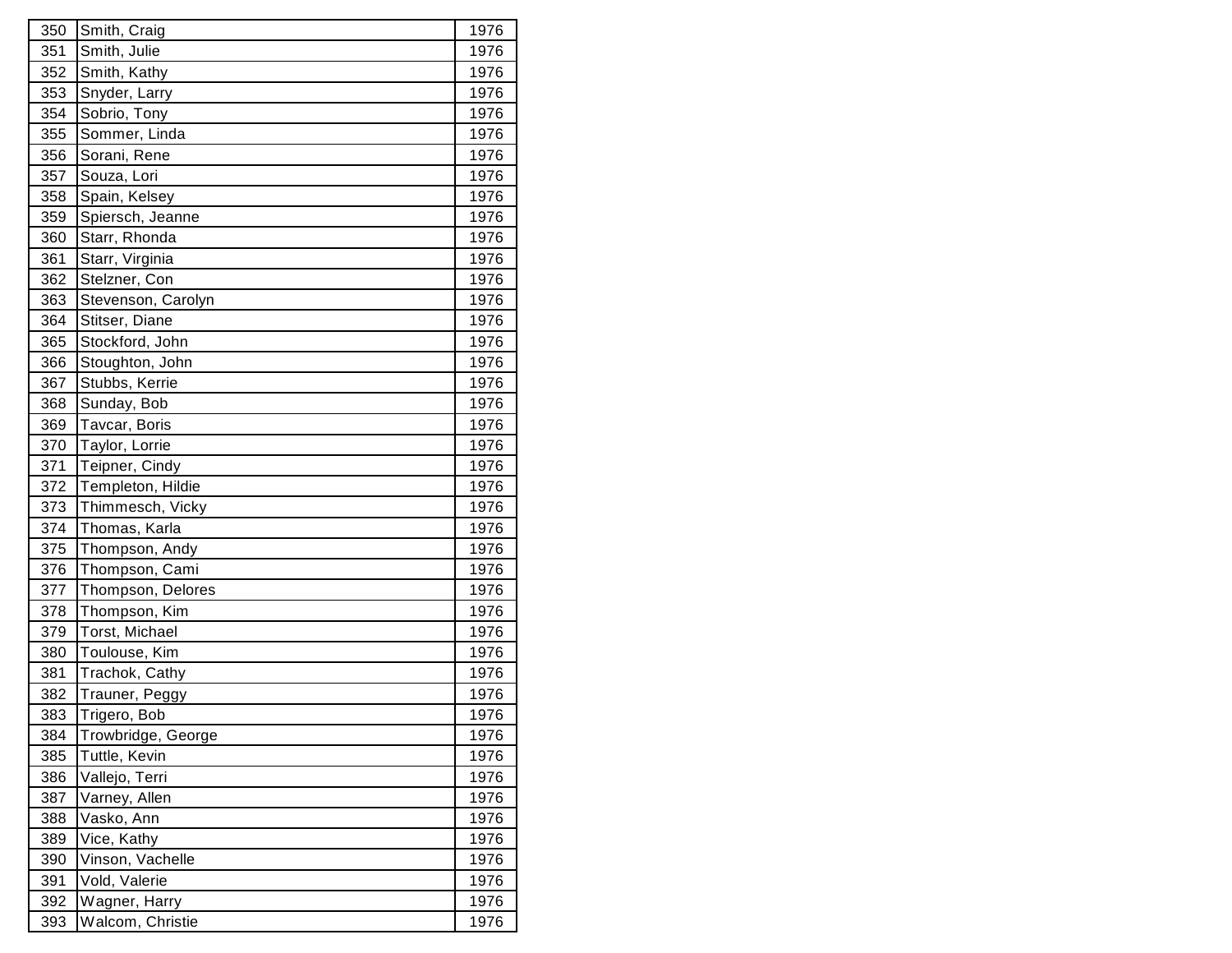| 394 | Walker, Vicky       | 1976 |
|-----|---------------------|------|
| 395 | Wall, Richard       | 1976 |
| 396 | Wallace, Mike       | 1976 |
| 397 | Walsh, Roberta      | 1976 |
| 398 | Walsh, Shane        | 1976 |
| 399 | Waltz, Kitty        | 1976 |
| 400 | Warburton, Peter    | 1976 |
| 401 | Warburton, Sandy    | 1976 |
| 402 | Warren, Kendyl      | 1976 |
| 403 | Warren, Randy       | 1976 |
| 404 | Watson, David       | 1976 |
| 405 | Waxman, Tom         | 1976 |
| 406 | Weber, Mary         | 1976 |
| 407 | Weinberg, Daniel E. | 1976 |
| 408 | Weiss, Jim          | 1976 |
| 409 | White, Susan        | 1976 |
| 410 | Wieland, Malcolm    | 1976 |
| 411 | Wietzel, Dan        | 1976 |
| 412 | Wiggins, Kathy      | 1976 |
| 413 | Wilcock, Linda      | 1976 |
| 414 | Winkler, Charles    | 1976 |
| 415 | Winters, Doug       | 1976 |
| 416 | Wiseman, John       | 1976 |
| 417 | Wolf, Wayne         | 1976 |
| 418 | Wong, Brandon       | 1976 |
| 419 | Wood, Kelly         | 1976 |
| 420 | Wright, Jeff        | 1976 |
| 421 | Wu, Lisa            | 1976 |
| 422 | Young, Cliff        | 1976 |
| 423 | Zamboni, Joe        | 1976 |
| 424 | Zuccolotto, Larry   | 1976 |
| 425 | Zunini, Pat         | 1976 |
| 426 | Zuver, Rick         | 1976 |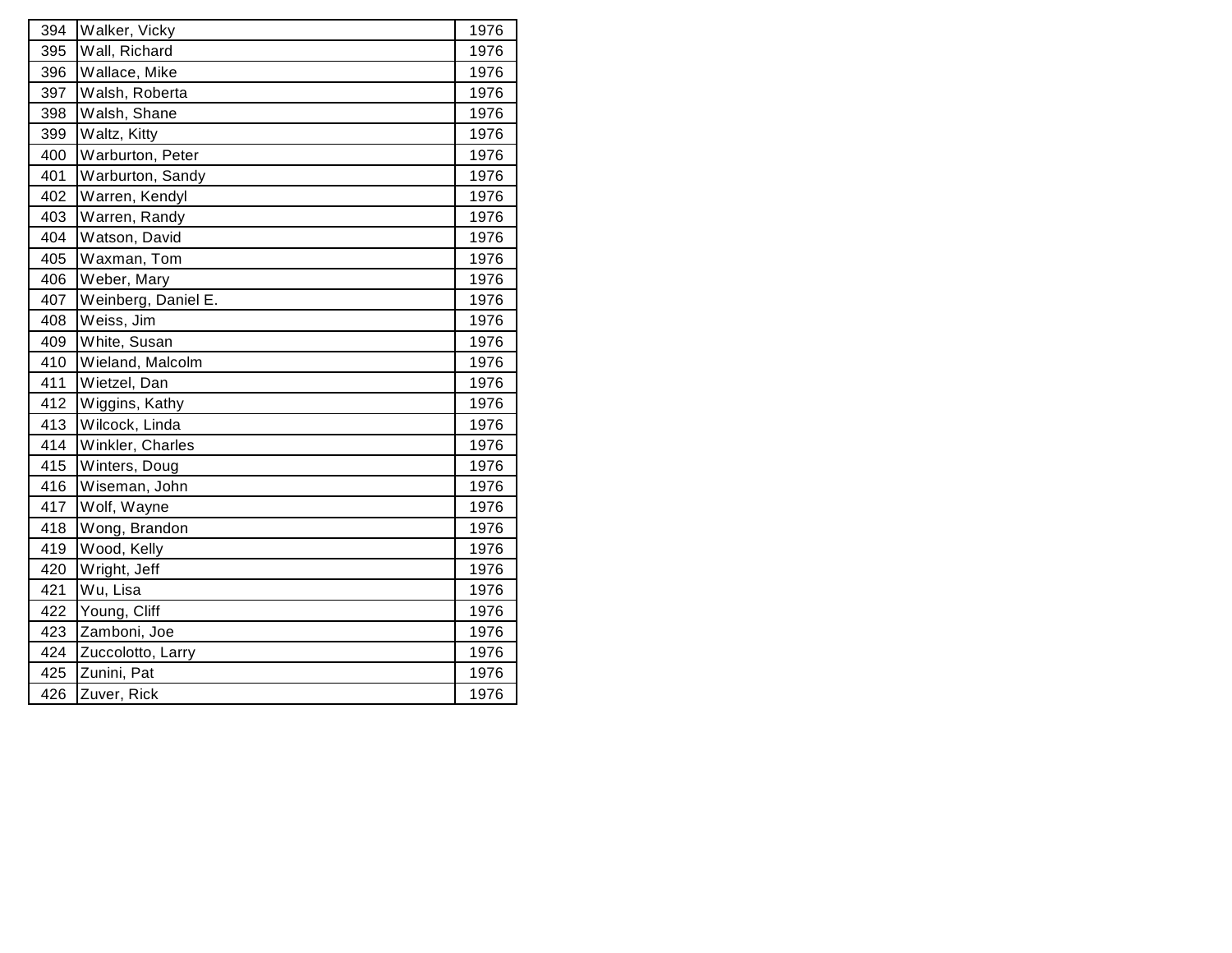## TAUGHT

| Counselor                |
|--------------------------|
| Counselor                |
| Vice Principal           |
| Reading                  |
| Reading                  |
| Counselor                |
| Principal                |
| Language                 |
| <b>Industrial Arts</b>   |
| Girls P.E.               |
| Math                     |
| Girls P.E.               |
| Art                      |
| Library                  |
| Language                 |
| Speech & Drama           |
| English                  |
| <b>Business</b>          |
| <b>Special Education</b> |
| Driver's Education       |
| <b>Industrial Arts</b>   |
| English                  |
| English                  |
| English                  |
| Boys P.E.                |
| Math                     |
| Math                     |
| Social Studies           |
| English                  |
| Music                    |
| Military                 |
| <b>Industrial Arts</b>   |
| Science                  |
| <b>Business</b>          |
| Nurse                    |
| Boys P.E.                |
| <b>Business</b>          |
| Military                 |
| Library                  |
| Art                      |
| <b>Industrial Arts</b>   |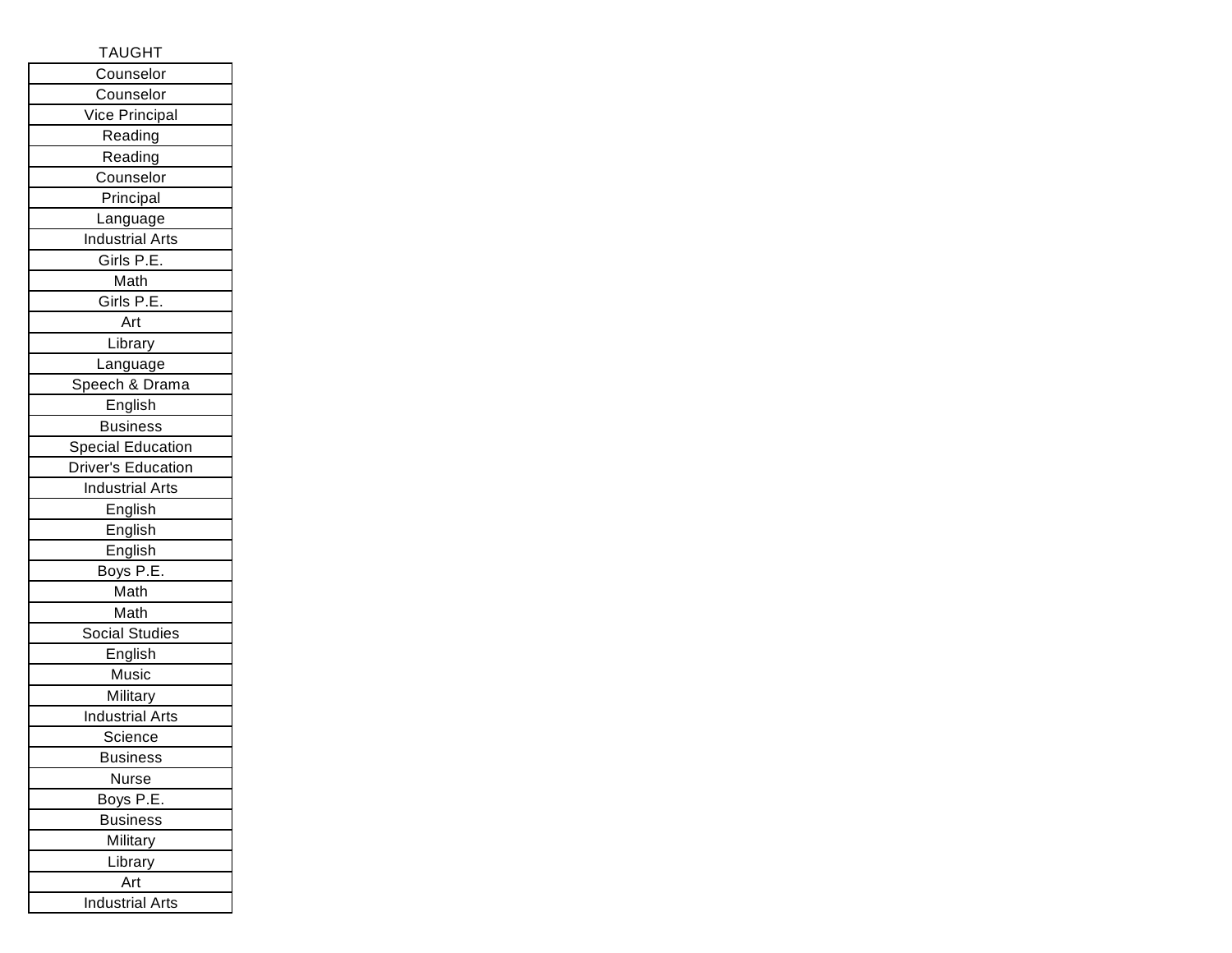| Math                      |
|---------------------------|
| Girls P.E.                |
| <b>Business</b>           |
| <b>Industrial Arts</b>    |
| Language                  |
| <b>Driver's Education</b> |
| Science                   |
| <b>Special Education</b>  |
| Boys P.E.                 |
| Science                   |
| <b>Social Studies</b>     |
| Vice Principal            |
| <b>Industrial Arts</b>    |
| <b>Business</b>           |
| <b>Social Studies</b>     |
| English                   |
| <b>Industrial Arts</b>    |
| Social Studies            |
| Science                   |
| Language                  |
| Language                  |
| English                   |
| Music                     |
| Music                     |
| Science                   |
| Math                      |
| <b>Social Studies</b>     |
| Language                  |
| Superintendent            |
| Vice Principal            |
| English                   |
| Military                  |
| Science                   |
| Home Economics            |
| <b>Athletic Director</b>  |
| Language                  |
| Math                      |
| Boys P.E.                 |
| English                   |
| Science                   |
| Counselor                 |
| Home Economics            |
| Girls P.E.                |
| <b>Social Studies</b>     |